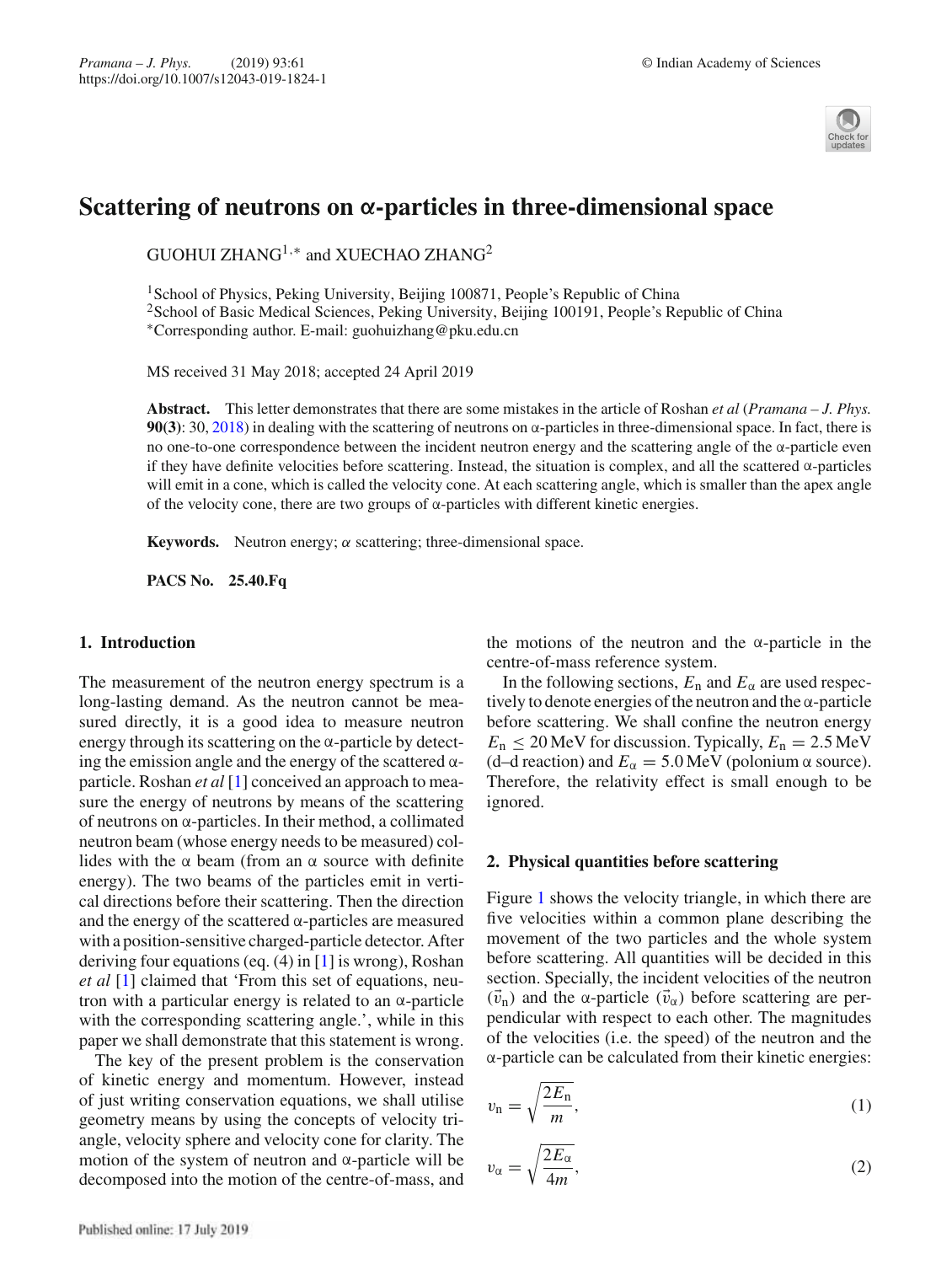where  $m = 1.67 \times 10^{-27}$  kg which is the mass of the neutron. For 2.5 MeV neutrons and  $5.0 \,\text{MeV}$   $\alpha$ particles, the corresponding speeds are  $2.19 \times 10^7$  and  $1.55 \times 10^7$  m/s, respectively.

# 2.1 *The direction of the velocity of the centre-of-mass*  $(\vec{v}_C)$

The direction of the velocity of the centre-of-mass  $\vec{v}_C$ can be quantified by the angle between the velocity of the centre-of-mass ( $\vec{v}_C$ ) and that of the α-particle ( $\vec{v}_\alpha$ ), denoted as  $\theta_0$  in figure 1.

According to the definition of the velocity of the centre-of-mass,

$$
\tan \theta_0 = \frac{m v_\text{n}}{4m v_\alpha}.\tag{3}
$$

From eqs  $(1)$  to  $(3)$ , we have

$$
\tan \theta_0 = \frac{1}{2} \sqrt{\frac{E_\mathrm{n}}{E_\alpha}}.
$$
\n(4)



Figure 1. Quantities before scattering (the velocity triangles).



**Figure 2.** The relationship between  $\theta_0$  (the angle between the velocity of the centre-of-mass  $(\vec{v}_C)$  and the velocity of the  $\alpha$ -particle  $(\vec{v}_\alpha)$  and the neutron energy  $(E_n)$  (for  $E_{\alpha} = 5.0 \,\text{MeV}$ ).

For definite  $E_\alpha$ , there is a one-to-one correspondence between  $\theta_0$  and  $E_n$ . For example, when  $E_\alpha = 5.0 \,\text{MeV}$ ,  $\theta_0$  increases from 0 to 45<sup>°</sup> as the neutron energy  $E_n$ increases from 0 to 20 MeV, as figure 2 shows.

### 2.2 *The speed of the centre-of-mass v<sup>C</sup>*

The relative speed between the neutron and the α-particle can be calculated as

$$
v_{\rm n\alpha} = \sqrt{v_{\rm n}^2 + v_{\alpha}^2} = \sqrt{\frac{2E_{\rm n}}{m} + \frac{2E_{\alpha}}{4m}}.\tag{5}
$$

Thus, the speed of the  $\alpha$ -particle in the centre-of-mass reference system can be calculated as

$$
v_{\text{C}\alpha} = \frac{1}{5}v_{\text{n}\alpha} = \frac{1}{5}\sqrt{\frac{2E_{\text{n}}}{m} + \frac{2E_{\alpha}}{4m}}.
$$
 (6)

The speed of the neutron in the centre-of-mass reference system  $(v_{\text{Cn}})$  can be calculated by a similar approach.

Figure 1 indicates that

$$
\tan \delta = \frac{v_{\rm n}}{v_{\alpha}} = \sqrt{\frac{4E_{\rm n}}{E_{\alpha}}}.
$$
\n(7)

The angle  $\delta$  is defined in figure 1. Therefore,

$$
\cos \delta = \frac{1}{\sqrt{1 + \tan^2 \delta}} = \sqrt{\frac{E_{\alpha}}{E_{\alpha} + 4E_{\alpha}}}.
$$
 (8)

Then the speed of the centre-of-mass  $(v<sub>C</sub>)$  can be calculated according to the following equation:

$$
v_{\rm C}^2 = v_{\alpha}^2 + v_{\rm C\alpha}^2 - 2v_{\alpha}v_{\rm C\alpha}\cos\delta
$$
  
= 
$$
\frac{2E_{\alpha}}{4m} + \frac{1}{25}\left(\frac{2E_{\rm n}}{m} + \frac{2E_{\alpha}}{4m}\right)
$$
  

$$
-2\sqrt{\frac{2E_{\alpha}}{4m}} \cdot \frac{1}{5}\sqrt{\frac{2E_{\rm n}}{m} + \frac{2E_{\alpha}}{4m}}\sqrt{\frac{E_{\alpha}}{E_{\alpha} + 4E_{\rm n}}}.
$$
 (9)

So far, both the direction and the magnitude of the velocity of the centre-of-mass  $(\vec{v}_C)$  are obtained. Furthermore, all physical quantities before scattering are decided.

#### **3. Physical quantities after scattering**

After scattering, both the direction and the magnitude of  $\vec{v}_C$  remain. In the centre-of-mass system, the  $\alpha$ -particle (as well as the neutron) will emit in all directions in three-dimensional space, as shown in figure 3. The neutron and the corresponding α-particle will emit in opposite directions, while their speeds (magnitudes of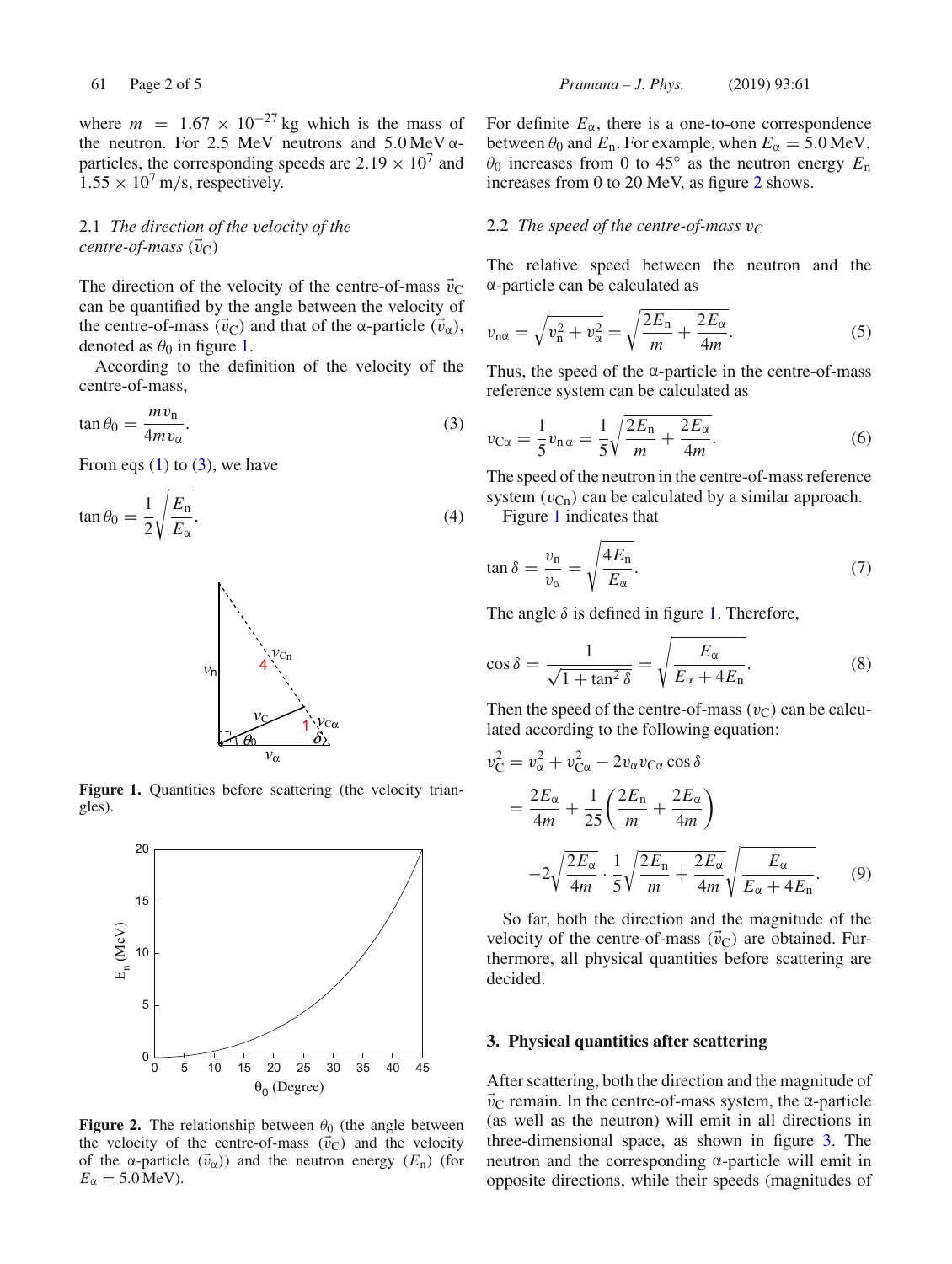

Figure 3. Quantities after scattering (the velocity sphere and velocity cone).



**Figure 4.** The relationship between the apex angle of the velocity cone  $(\theta_{\text{Lm}})$  and neutron energy  $(E_n)$  (when  $E_{\alpha} = 5.0 \,\text{MeV}$ ).

velocities) after scattering remain unchanged. Therefore, in the centre-of-mass system, all the possible velocities of α-particles (as well as the neutrons) should start from the same point (the centre-of-mass  $O<sub>C</sub>$  in figure 3) and end at a sphere (the velocity sphere of the α-particle). In the laboratory reference system, however, velocities of α-particles should start from another point outside the sphere (O<sub>L</sub> in figure 3, with  $\overrightarrow{O_C O_L} = -\vec{v}_C$ ) and end at the same sphere, which means that all the α-particles can emit only in a cone (the velocity cone).

## 3.1 *The relationship between the neutron energy*  $(E_n)$ *and the apex angle of the velocity cone*  $(\theta_{\text{Lm}})$

The apex angle of the velocity cone  $(\theta_{\text{Lm}})$ , as shown in figure 3, can be quantified through

$$
\sin \theta_{\text{Lm}} = \frac{v_{\text{C}\alpha}}{v_{\text{C}}}.
$$
\n(10)

By using eqs  $(6)$ ,  $(9)$  and  $(10)$ , the relationship between  $E_n$  and  $\theta_{\text{Lm}}$  can be determined for definite  $E_\alpha$ , as shown in figure  $4$  ( $E_\alpha = 5.0$  MeV). One can see from figure 4 that  $\theta_{\text{Lm}}$  increases along with  $E_n$ .



**Figure 5.** The relationship between  $\theta_C$  and  $\theta_L$  ( $E_n$  = 2.5 MeV and  $E_\alpha = 5.0$  MeV).

3.2 *The relationship between the scattering angle of the*  $\alpha$ *-particle in the centre-of-mass system*  $(\theta_C)$  *and in the laboratory system*  $(\theta_{\text{L}})$ 

First, for simplicity, we define

$$
\gamma \equiv \frac{v_C}{v_{C\alpha}}.\tag{11}
$$

From figure 3, we have the following equations:

$$
v_{\text{L}\alpha}\cos\theta_{\text{L}} = v_{\text{C}} + v_{\text{C}\alpha}\cos\theta_{\text{C}},\tag{12}
$$

$$
v_{\text{L}\alpha}^2 = v_{\text{C}}^2 + v_{\text{C}\alpha}^2 - 2v_{\text{C}}v_{\text{C}\alpha}\cos(\pi - \theta_{\text{C}}). \tag{13}
$$

By using eqs  $(11)$ – $(13)$ , we can get

$$
\cos \theta_{\rm L} = \frac{\gamma + \cos \theta_{\rm C}}{\sqrt{1 + \gamma^2 + 2\gamma \cos \theta_{\rm C}}}.
$$
\n(14)

When  $\theta_{\rm L} < \theta_{\rm Lm}$ , each  $\theta_{\rm L}$  value corresponds to two  $\theta_{\rm C}$ values for definite  $E_n$  and  $E_\alpha$ , as eq. (14) and figure 5 show (for  $E_n = 2.5$  MeV and  $E_\alpha = 5.0$  MeV).

3.3 *Speed* (*and energy*) *of the* α*-particle in the laboratory system v*L<sup>α</sup> (*and E*Lα)

From figure 3, one can write

$$
v_{\text{C}\alpha}^2 = v_{\text{C}}^2 + v_{\text{L}\alpha}^2 - 2v_{\text{C}}v_{\text{L}\alpha}\cos\theta_{\text{L}}.
$$
 (15)

I hus.

$$
v_{\text{L}\alpha} = v_{\text{C}} \cos \theta_{\text{L}} \pm \sqrt{v_{\text{C}}^2 \cos^2 \theta_{\text{L}} + v_{\text{C}\alpha}^2 - v_{\text{C}}^2},\tag{16}
$$

which is double valued.

Specially, when  $\theta_{\rm L} = 0$ , eq. (16) becomes

$$
v_{\text{L}\alpha} = v_{\text{C}} \pm v_{\text{C}\alpha}
$$
  
(i.e.  $v_{\text{L}\alpha \max} = v_{\text{C}} + v_{\text{C}\alpha}$ ,  $v_{\text{L}\alpha \min} = v_{\text{C}} - v_{\text{C}\alpha}$ ). (17)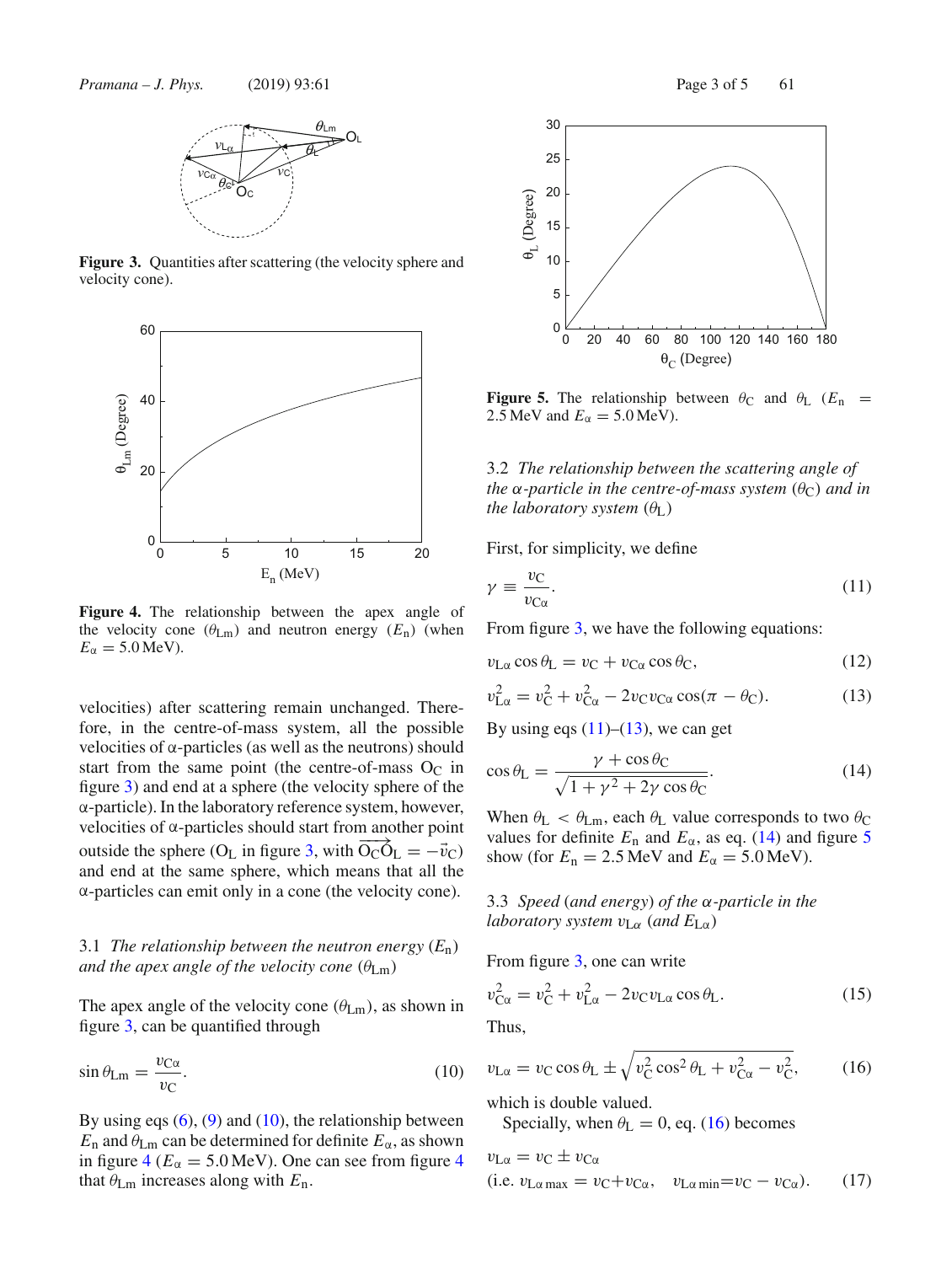

**Figure 6.** α-particle energy  $(E_{L\alpha})$  as a function of the emission angle  $(\theta_L)$  (in the laboratory reference system for  $E_n = 2.5$  MeV and  $E_\alpha = 5.0$  MeV).

Then

$$
E_{\text{L}\alpha} = \frac{4m}{2}v_{\text{L}\alpha}^2 = 2mv_{\text{L}\alpha}^2.
$$
 (18)

 $E_{\text{L}\alpha}$  is double valued as a function of  $\theta_{\text{L}}$  because  $v_{\text{L}\alpha}$ is double valued for definite  $E_n$  and  $E_\alpha$ . The relationship between  $E_{\text{L}\alpha}$  and  $\theta_{\text{L}}$  is plotted in figure 6 for  $E_n = 2.5$  MeV and  $E_\alpha = 5.0$  MeV. For each scattering angle  $\theta_L$  smaller than  $\theta_{Lm}$ , there are two groups of α-particles: the higher energy group and the lower energy group. As  $\theta_L$  increases, the energy of the higher energy group decreases, while the energy of the lower energy group increases.

### **4. Estimation of the scattering rate of one neutron on a beam of α-particles**

Data of elastic cross-sections of neutrons on α-particles are available in ENDF library [2]. The elastic crosssections ( $\sigma_{\text{na}}$ ) as a function of neutron energy ( $E_{\text{ns}}$ ) is shown in figure 7. However, these cross-sections are measured in the static-target system.

For the present problem, however, the target nucleus (the α-particle) is moving. The energy of the neutron relative to the  $\alpha$ -particle (in the target system) is

$$
E_{\rm ns} = \frac{1}{2} m v_{\rm n\alpha}^2. \tag{19}
$$

By using eq.  $(5)$ ,

$$
E_{\rm ns} = \frac{1}{2} m v_{\rm n\alpha}^2 = \frac{1}{2} m \left( \frac{2E_{\rm n}}{m} + \frac{2E_{\alpha}}{4m} \right) = E_{\rm n} + \frac{E_{\alpha}}{4}.
$$
 (20)



**Figure 7.** Elastic cross-sections of neutron on α-particle below  $E_{\text{ns}} = 20 \text{ MeV}$ . Data are obtained from the ENDF library [2].

Take  $E_n = 2.5 \text{ MeV}$  and  $E_\alpha = 5.0 \text{ MeV}$  for example. Then,  $E_{\text{ns}} = 3.75 \text{ MeV}$  from eq. (20). The corresponding elastic cross-section from figure 7 (ENDF library [2]) is about 2.5 b.

For a rough estimation, suppose  $\alpha$  activity in the collimated beam is in the order of 1 Ci  $(3.7 \times 10^{10}$  Bq), while the beam diameter is in the order of  $1 \mu$ m. The speed of 5 MeV  $\alpha$ -particle is 1.55  $\times$  10<sup>7</sup> m/s. When the elastic cross-section is 2.5 b (2.5  $\times$  10<sup>-28</sup> m<sup>2</sup>), the estimated scattering rate for one neutron is about  $7 \times 10^{-19}$  s<sup>-1</sup>, which means that in 1 s, only one neutron out of  $1.5 \times 10^{18}$  neutrons is scattered. Therefore, in principle, we can use the method of neutron  $\alpha$ -particle scattering for measuring neutron energy. However, this method is not 'practical' for ordinary intensities of neutron and  $\alpha$  beams, because the count rate of the scattered α-particle is too low to be measured. It can only be used when the intensities of both the neutron and the  $\alpha$  beams are extremely high.

#### **5. Conclusion and discussion**

In this paper, we analysed the process of scattering of neutrons on  $\alpha$ -particles in three-dimensional space. Generally speaking, there is no one-to-one correspondence between the incident neutron energy and the scattering angle of the scattered α-particle even if they have definite velocities before scattering. By decomposing the motion of the system and using the concepts of velocity triangle, velocity sphere and velocity cone to emphasise the essence of energy conservation and momentum conservation, we derived all the physical quantities before and after scattering. In the laboratory reference system, all  $\alpha$ -particles will emit in a cone. For each direction  $(\theta_L)$  inside